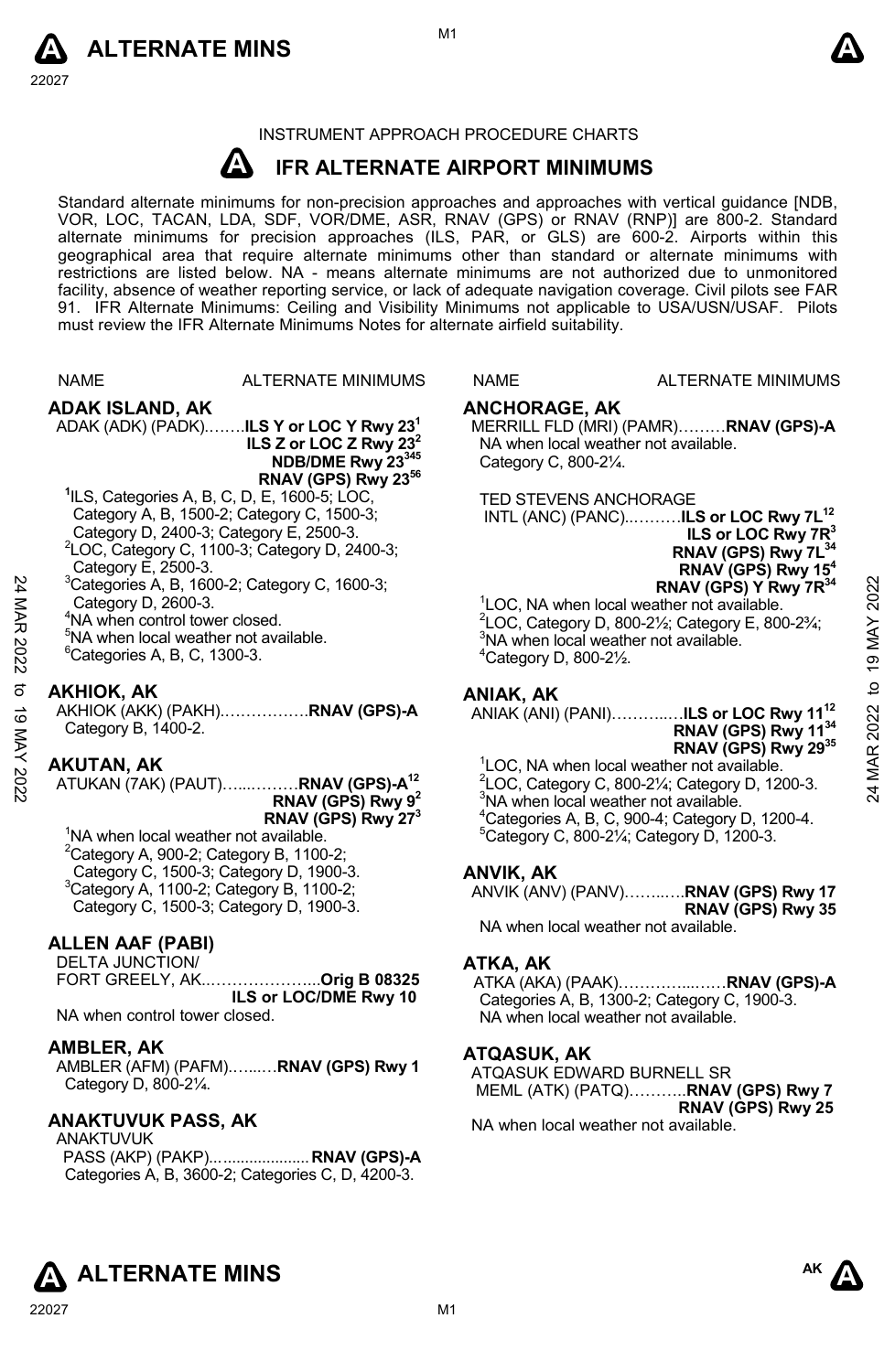

| <b>NAMF</b> | ALTERNATE MINIMUM |
|-------------|-------------------|
| RETUEI AK   |                   |

**BETHEL, AK**  BETHEL

(BET) (PABE)…….….…**ILS Y or LOC Y Rwy 19R1** 

**ILS Z or LOC Z Rwy 19R1 RNAV (GPS) Rwy 1R VOR Rwy 1L** 

NA when local weather not available. <sup>1</sup>NA when control tower closed.

# **BETTLES, AK**

BETTLES (BTT) (PABT)………**RNAV (GPS) Rwy 2 RNAV (GPS) Rwy 20 VOR Rwy 2** 

Category D, 800-2¼.

### **BREVIG MISSION, AK**

BREVIG

 MISSION (KTS) (PFKT)…...**RNAV (GPS) Rwy 1212 RNAV (GPS) Rwy 303**  <sup>1</sup>NA when local weather not available.  $2$ Category B, 1500-2. 3 Category A, 1100-4; Category B, 1500-4; Category C, 1800-4.

**BUCKLAND, AK** 

BUCKLAND (BVK) (PABL)…..**RNAV (GPS) Rwy 11 RNAV (GPS) Rwy 29** 

NA when local weather not available.

#### **CHEVAK, AK**

CHEVAK (VAK) (PAVA)…….…**RNAV (GPS) Rwy 2 RNAV (GPS) Rwy 20**  NA when local weather not available.

#### **COLD BAY, AK**

COLD BAY (CDB) (PACD)…...**ILS or LOC Rwy 151**  LOC BC Rwy 33<sup>2</sup> **RNAV (GPS) Rwy 152 RNAV (GPS) Rwy 262 RNAV (GPS) Rwy 33 VOR Rwy 152** 

1 LOC, Category D, 800-2½.  $2$ Category D, 800-2 $\frac{1}{2}$ .

#### **CORDOVA, AK**

MERLE K (MUDHOLE) SMITH (CDV) (PACV)…….…..**ILS or LOC Rwy 271 RNAV (GPS) Rwy 272** 

NA when local weather not available. 1 LOC, Category D, 1500-3.  $2$ Category D, 1500-3.

#### **DEADHORSE, AK**

DEADHORSE (SCC) (PASC)…..**ILS or LOC Rwy 6 LOC BC Rwy 24 RNAV (GPS) Z Rwy 6**

NA when local weather not available.

AS NAME ALTERNATE MINIMUMS

**DEERING, AK** 

DEERING (DEE) (PADE)…… . **RNAV (GPS) Rwy 3 RNAV (GPS) Rwy 12 RNAV (GPS) Rwy 21 RNAV (GPS) Rwy 30** 

Category B, 900-2; Category C, 900-2¼.

#### **DILLINGHAM, AK**

DILLINGHAM (DLG) (PADL)………...**LOC Rwy 191 RNAV (GPS) Rwy 11 RNAV (GPS) Rwy 191 VOR Rwy 1**

Category D, 800-2¼. <sup>1</sup>NA when local weather not available.

### **EAGLE, AK**

EAGLE (EAA) (PAEG)…………….. **RNAV (GPS)-A**  NA when local weather not available. Categories A, B, 1900-2; Category C, 2200-3.

### **EMMONAK, AK**

EMMONAK (ENM) (PAEM)….**RNAV (GPS) Rwy 16 RNAV (GPS) Rwy 34 VOR Rwy 16** 

NA when local weather not available.

# **FAIRBANKS, AK**

FAIRBANKS

 INTL (FAI) (PAFA)………....…**ILS or LOC Rwy 2L1 ILS Z or LOC Z Rwy 20R1 VOR or TACAN Rwy 20R2**  1 LOC, Category E, 800-2¼. 24 MAR 2022 to 19 MAY 202224 MAR 2022 to 19 MAY 2022

 $2$ Category E, 800-2 $\frac{1}{4}$ .

# **GAMBELL, AK**

GAMBELL (GAM) (PAGM)…….**NDB/DME Rwy 341 NDB Rwy 162** 

**RNAV (GPS) Rwy 1634 RNAV (GPS) Rwy 3445** 

 $1$ Categories A, B, 900-2; Category C, 900-2 $\frac{1}{2}$ ; Category D, 900-2¾.  $^{2}$ Categories A, B, 1000-2; Categories C, D, 1000-3.  ${}^{3}$ Categories C, D, 900-2 $\frac{1}{2}$ . 4 NA when local weather not available. <sup>5</sup>Categories A, B, 1000-2; Category C, 1000-2¾; Category D, 1000-3.

# **GOLOVIN, AK**

GOLOVIN (GLV) (PAGL)..….…**RNAV (GPS) Rwy 3 RNAV (GPS)-A** 

Category D, 1000-3

#### **GUSTAVUS, AK**

- GUSTAVUS (GST) (PAGS)………………**RNAV (GPS) Rwy 2912** 
	- **VOR/DME Rwy 293**  1 Category C, 1000-2¾; Category D, 1200-3. <sup>2</sup>NA when local weather not available.
	- 3 Categories A, B, 1300-2; Categories C, D, 1300-3.





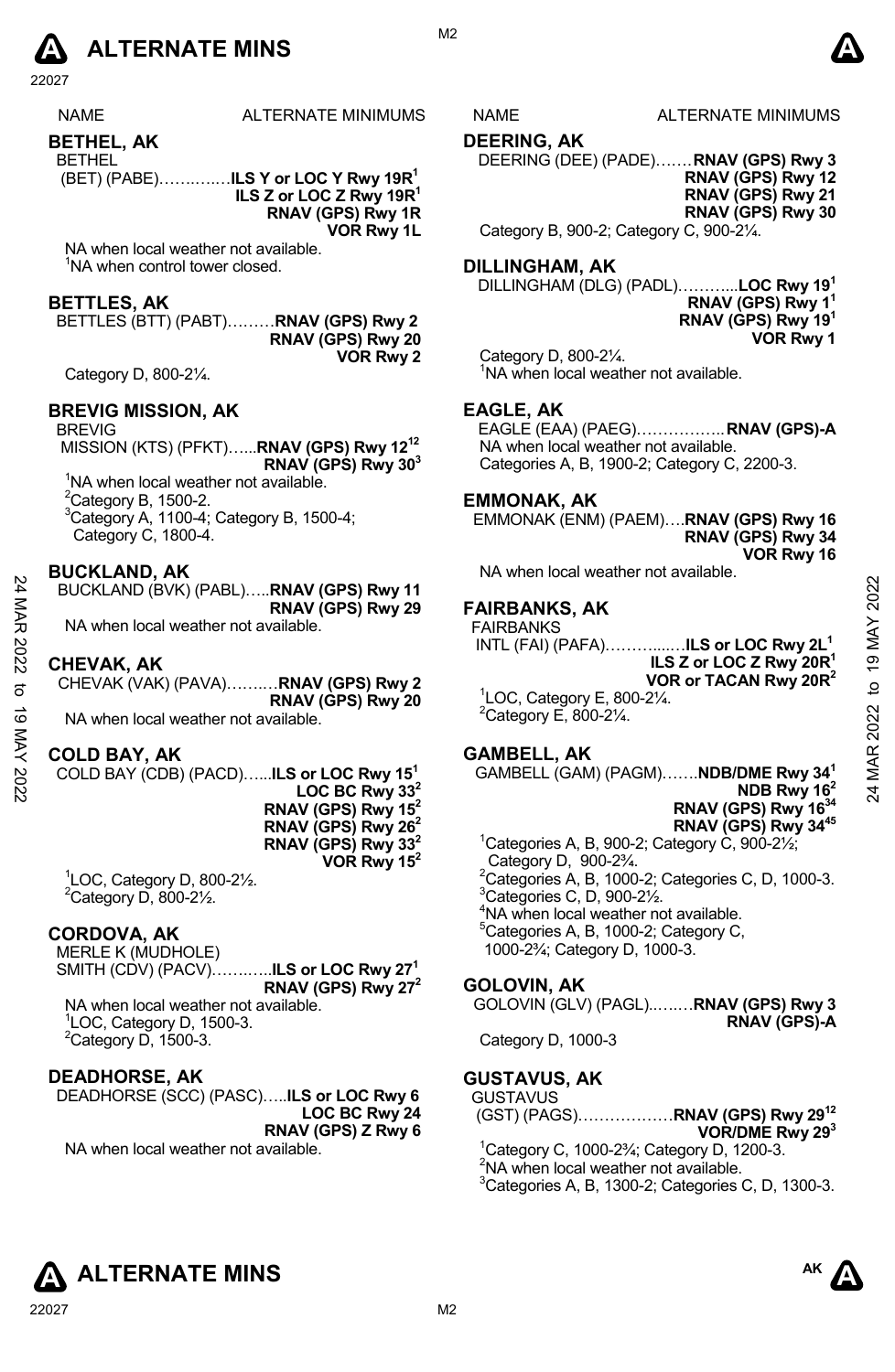# **A** ALTERNATE MINS  $\bullet$

22027

# **HOLY CROSS, AK**

**HOLY** CROSS (HCA) (PAHC)……….**RNAV (GPS) Rwy 11 RNAV (GPS) Rwy 192**

NA when local weather not available. **1** Categories A, B, 900-2; Category C, 900-2½; Category D, 900-2¾.  $2$ Categories A, B, 1000-2; Category C, 1000-2 $\frac{2}{4}$ ;

Category D, 1000-3.

### **HOMER, AK**

HOMER (HOM) (PAHO)..…..……………**LOC Rwy 4 LOC BC Rwy 22 RNAV (GPS) Y Rwy 4 RNAV (GPS) Y Rwy 22**

Category D, 800-2¼.

### **HOOPER BAY, AK**

HOOPER BAY (HPB) (PAHP)..…**VOR/DME Rwy 31**  NA when local weather not available.

#### **IGIUGIG, AK**

| ____<br>IGIUGIG (IGG) (PAIG) <b>RNAV (GPS) Rwy 5</b> |                   |
|------------------------------------------------------|-------------------|
| .                                                    | RNAV (GPS) Rwy 23 |

NA when local weather not available.

#### **ILIAMNA, AK**

|      | <u>INA WIICH IUCAI WEALTCH IUL AVAIIAUIG.</u>                                         | NA when local weather not available.                                                 | ನಿ   |
|------|---------------------------------------------------------------------------------------|--------------------------------------------------------------------------------------|------|
| MAR  | <b>ILIAMNA, AK</b>                                                                    | Category A, 2000-6; Category B, 2400-6.                                              | ່ສ   |
|      | ILIAMNA (ILI) (PAIL)NDB Rwy 36                                                        |                                                                                      |      |
| 2022 | RNAV (GPS) Rwy 8                                                                      | <b>KING SALMON, AK</b>                                                               |      |
|      | RNAV (GPS) Rwy 18                                                                     | <b>KING</b>                                                                          | ග    |
|      | RNAV (GPS) Rwy 26                                                                     | SALMON (AKN) (PAKN)ILS Y or LOC Y Rwy 12 <sup>1</sup><br>LOC BC Rwy 30 <sup>12</sup> | đ    |
| ಕ    | RNAV (GPS) Rwy 36                                                                     | RNAV (GPS) Rwy 12 <sup>2</sup>                                                       |      |
|      | Category D, 1600-3                                                                    | RNAV (GPS) Rwy $302$                                                                 | 2022 |
|      |                                                                                       | VOR Y or TACAN Y Rwy 12 <sup>2</sup>                                                 |      |
|      | <b>KAKE, AK</b>                                                                       | VOR Y or TACAN Y Rwy 30 <sup>2</sup>                                                 | MAR  |
| 2022 | KAKE (AFE) (PAFE) <b>NDB/DME Rwy 11<sup>1</sup></b><br>RNAV (GPS) Rwy 11 <sup>2</sup> | <sup>1</sup> NA when control tower closed.                                           |      |
|      |                                                                                       | $2$ Catagam: D. 000.93/; Catagam: E. 000.9.                                          |      |

#### **KAKE, AK**

KAKE (AFE) (PAFE)…………….**NDB/DME Rwy 111 RNAV (GPS) Rwy 112** NA when local weather not available.

<sup>1</sup> Categories A, B, 1000-2; Category C, 1000-2<sup>3</sup>/<sub>4</sub>.<br><sup>2</sup> Categories A, B, 1000-2; Category C, 1000-2 Categories A, B, 1000-2; Category C, 1000-3.

# **KALSKAG, AK**

KALSKAG (KLG) (PALG).……..…….**RNAV (GPS)-A RNAV (GPS) Rwy 6** 

NA when local weather not available.

## **KALTAG, AK**

#### KALTAG (KAL) (PAKV).……....**RNAV (GPS) Rwy 31 RNAV (GPS) Rwy 2123**

- $1$ Category A, 1100-2; Categories B, C, 1100-3.  $2$ Category C, 1100-3.
- <sup>3</sup>NA when local weather not available.

S NAME ALTERNATE MINIMUMS

# **KENAI, AK**

# KENAI

MUNI (ENA) (PAEN).…....**ILS Y or LOC Y Rwy 20R1** 

**RNAV (GPS) Rwy 2L2 RNAV (GPS) Rwy 20R2 VOR Rwy 2L2 VOR Rwy 20R2** 

 ${}^{1}$ LOC, Category E, 800-2 $\frac{1}{4}$ ; <sup>2</sup>NA when local weather not available.

### **KETCHIKAN, AK**

#### KETCHIKAN

 INTL (KTN) (PAKT)………**ILS Y or LOC Y Rwy 111 ILS Z or LOC Z Rwy 11 LOC X Rwy 11<sup>2</sup> RNAV (GPS)-B3**

1 LOC, Categories C, D, 800-2½.

 $2$ Category A, 2100-2; Category B, 2600-2; Category C, 3000-3; Category D, 3300-3.  $3$ Category A, 1900-2; Category B, 2600-2; Categories C, D, 2800-3.

#### **KING COVE, AK**

KING COVE (KVC) (PAVC)………….**RNAV (GPS)-A**  NA when local weather not available. Category A, 2000-6; Category B, 2400-6.

#### **KING SALMON, AK**

<sup>1</sup>NA when control tower closed.  $^{2}$ Category D, 900-2¾; Category E, 900-3.

#### **KIPNUK, AK**

KIPNUK (IIK) (PAKI)...………....**RNAV (GPS) Rwy 17 RNAV (GPS) Rwy 35**  NA when local weather not available.

# **KIVALINA, AK**

KIVALINA (KVL) (PAVL)...……..**RNAV (GPS) Rwy 12** 

**RNAV (GPS) Rwy 30** 

NA when local weather not available.

#### **KLAWOCK, AK**

KLAWOCK (AKW) (PAKW)……….**NDB/DME Rwy 21 RNAV (GPS) Rwy 20<sup>23</sup>** 

**RNAV (GPS) Y Rwy 224** 

- 1 Categories A, B, 1100-2; Category C, 1100-3. <sup>2</sup>NA when local weather not available.
- $3$ Categories A, B, 2400-2.
- 4 Categories A, B, 1200-2, Category C, 1300-3.



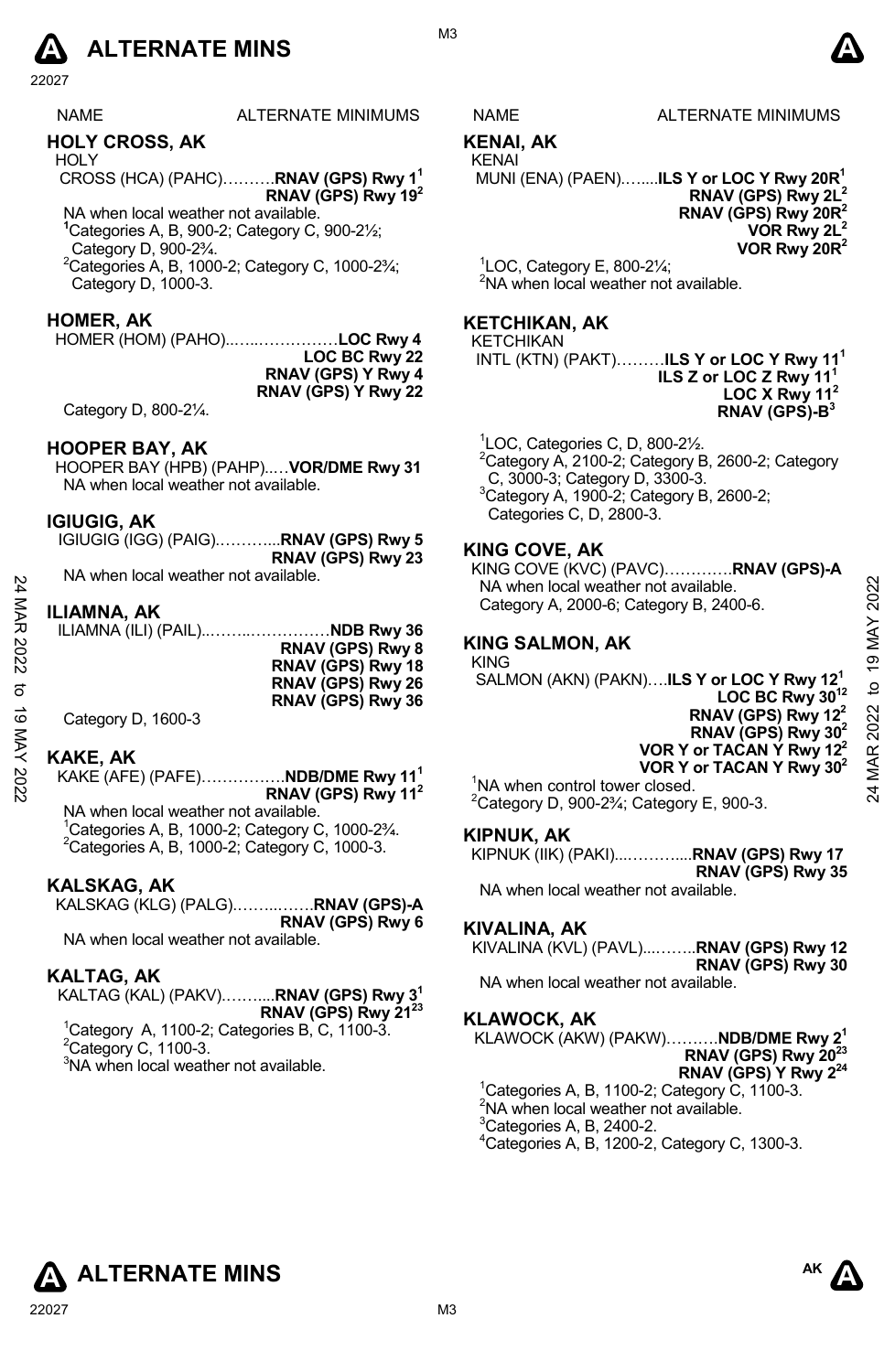# **A** ALTERNATE MINS  $\bullet$

22027

| <b>NAME</b> | ALTERNATE MINIMUMS |
|-------------|--------------------|
|             |                    |

KODIAK (ADQ) (PADQ)….**ILS Y or LOC Y Rwy 261 RNAV (GPS) Rwy 262**

**VOR Rwy 263**

- <sup>1</sup>ILS, Categories A, B, C, 700-3; Category D, 800-3; LOC, Categories A, B, 800-2½; Categories C, D, 1100-3.
- $2^2$ Categories A, B, 900-2; Category C, 1000-2 $\frac{1}{2}$ ; Category D, 2000-3.  $3$ Category C, 1100-3.

# **KOLIGANEK, AK**

**KODIAK, AK** 

KOLIGANEK (JZZ) (PAJZ)...….**RNAV (GPS) Rwy 9 RNAV (GPS) Rwy 27** 

NA when local weather not available.

# **KOTZEBUE, AK**

RALPH WIEN MEML (OTZ) (PAOT)….….........**ILS or LOC Rwy 91 RNAV (GPS) Rwy 92 RNAV (GPS) Rwy 272 VOR Rwy 92 VOR Rwy 272** 

1 LOC, Category D, 800-2¼.  $2$ Category D, 800-2 $\frac{1}{4}$ .

#### **LADD AAF (PAFB)**  FAIRBANKS/

FORT WAINWRIGHT, AK….………………**NDB A1 RNAV (GPS) Rwy 252**  <sup>1</sup>Categories A, B, 1000-2; Category C, 1000-2¾; Category D, 1000-3.  $2$ Category D, 800-2 $\frac{1}{4}$ . 24 MAR 2022 to 19 MAY 202224 MAR 2022 to 19 MAY 2022

# **MANOKOTAK, AK**

MANOKOTAK (MBA) (PAMB) ........... .……….**RNAV (GPS) Rwy 3 RNAV (GPS) Rwy 21**  NA when local weather not available.

#### **MARSHALL, AK**

MARSHALL DON HUNTER SR (MDM) (PADM).……….….....**RNAV (GPS) Rwy 7**<sup>1</sup> **RNAV (GPS)-A2**

NA when local weather not available.  $1$ <sup>1</sup>Categories A, B, 1000-2.  $2$ Category B, 900-2.

#### **MC GRATH, AK**

MC GRATH (MCG) (PAMC).……**LOC/DME Rwy 16 RNAV (GPS) Rwy 16 VOR/DME-C** 

Category C, 1200-3; Category D, 1300-3.

#### **MEKORYUK, AK**

MEKORYUK (MYU) (PAMY).…**RNAV (GPS) Rwy 6 RNAV (GPS) Rwy 24** 

NA when local weather not available. Category D, 900-2½.

NAME ALTERNATE MINIMUMS

#### **MINCHUMINA, AK**

MINCHUMINA (MHM) (PAMH).……….**NDB Rwy 31 RNAV (GPS) Rwy 32 RNAV (GPS) Rwy 212**  $1$ Categories A, B, 1000-2; Category C, 1000-2 $\frac{3}{4}$ ;

Category D, 1000-3.  $2^2$ Category C, 800-21/<sub>4</sub>; Category D, 800-21/2.

#### **NENANA, AK**

NENANA MUNI (ENN) (PANN)……...**NDB Rwy 4L RNAV (GPS) Rwy 4L**  NA when local weather not available. Category C, 900-2½; Category D, 900-2¾.

#### **NEW STUYAHOK, AK**

NEW STUYAHOK<br>(KNW) (PANW)...... (KNW) (PANW)…………........**RNAV (GPS) Rwy 14 RNAV (GPS) Rwy 32** 

NA when local weather not available.

#### **NOATAK, AK**

NOATAK (WTK) (PAWN)..…….**RNAV (GPS) Rwy 1 RNAV (GPS) Rwy 19** 

Category D, 800-2¼.

#### **NOME, AK**

NOME (OME) (PAOM)…...**ILS Z or LOC Z Rwy 281 VOR Rwy 282**

<sup>1</sup>ILS, Category D, 700-2. 2 Categories A, B, 1000-2; Category C, 1000-2¾; Category D, 1000-3.

#### **NOORVIK, AK**

ROBERT/BOB/CURTIS MEML (D76) (PFNO)...........….**RNAV (GPS) Rwy 6** 

**RNAV (GPS) Rwy 24**  NA when local weather not available. Category D, 800-2¼.

#### **NORTHWAY, AK**

NORTHWAY (ORT) (PAOR)….**RNAV (GPS) Rwy 5 RNAV (GPS) Rwy 23 VOR/DME-A** 

NA when local weather not available. Category D, 800-2¼.

#### **NUIQSUT, AK**

NUIQSUT (AQT) (PAQT)…...…**RNAV (GPS) Rwy 5 RNAV (GPS) Rwy 23**  NA when local weather not available.

#### **PALMER, AK**

WARREN "BUD" WOODS PALMER MUNI (PAQ) (PAAQ)...............**RNAV (GPS) Rwy 10 RNAV (GPS)-A** 

Categories C, D, 1100-3.



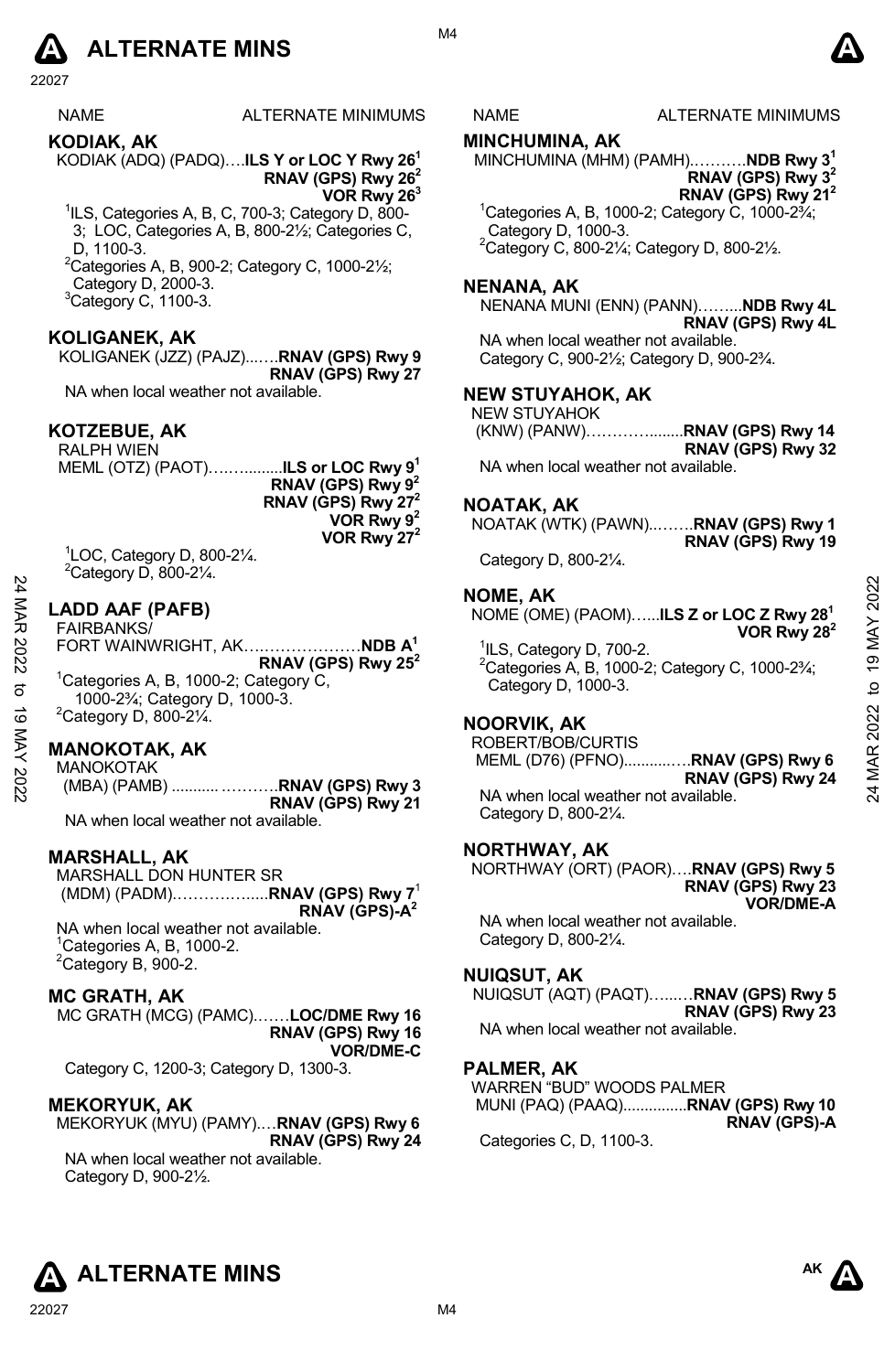

NAME ALTERNATE MINIMUMS NAME ALTERNATE MINIMUMS

# **PETERSBURG, AK**

PETERSBURG JAMES A JOHNSON (PSG) (PAPG)………...**LDA/DME-D1 RNAV (GPS)-B2**

 NA when local weather not available. 1 Category A, 1700-5; Category B, 1800-5; Category C, 3000-5.  $2$ Categories A, B, 2400-2; Category C, 3000-3.

# **PILOT POINT, AK**

PILOT POINT (PNP) (PAPN)....**RNAV (GPS) Rwy 7 RNAV (GPS) Rwy 25** 

NA when local weather not available.

#### **PLATINUM, AK**

PLATINUM (PTU) (PAPM)….**RNAV (GPS) Rwy 14**  NA when local weather not available.

# **PORT ALSWORTH, AK**

WILDER RUNWAY (05K) (PAKX)…….**RNAV (GPS) Rwy 6R**  NA when local weather not available. Category A, 1000-2; Category B, 1700-2.

#### **PORT HEIDEN, AK**

PORT HEIDEN (PTH) (PAPH)………..**RNAV (GPS) Rwy 6 RNAV (GPS) Rwy 14**  NA when local weather not available.

### **QUINHAGAK, AK**

QUINHAGAK (AQH) (PAQH)…………….….**RNAV (GPS) Rwy 12 RNAV (GPS) Rwy 30**  NA when local weather not available. 24 MAR 2022 to 19 MAY 202224 MAR 2022 to 19 MAY 2022

### **RUBY, AK**

RUBY (RBY) (PARY)….……….**RNAV (GPS) Rwy 3 RNAV (GPS) Rwy 21** 

NA when local weather not available. Category C, 800-2¼.

#### **RUSSIAN MISSION, AK**

RUSSIAN MISSION (RSH) (PARS)…...**RNAV (GPS) Rwy 18 RNAV (GPS) Rwy 36** Category C, 1100-3; Category D, 1400-3.

# **SAND POINT, AK**

SAND POINT (SDP) (PASD)…..…….**NDB Rwy 141**

**NDB Rwy 322 RNAV (GPS) Y Rwy 143**

**RNAV (GPS) Z Rwy 143**

**RNAV (GPS) Rwy 324**

- 1 Categories A, B, 1900-2; Category C, 1900-3; Category D, 2200-3.
- ${}^{2}$ Categories A, B, 900-2; Category C, 1500-3; Category D, 2200-3.
- 3 Categories A, B, 900-2; Category C, 1600-3; Category D, 2300-3.

4 Category C, 1500-3; Category D, 2200-3.



#### **SAVOONGA, AK**

SAVOONGA (SVA) (PASA)..…**RNAV (GPS) Rwy 5 RNAV (GPS) Rwy 23 VOR Rwy 23** 

**VOR/DME Rwy 23** 

NA when local weather not available. Category D, 1200-3.

# **SCAMMON BAY, AK**

**SCAMMON** 

BAY (SCM) (PACM)…………**RNAV (GPS) Rwy 101 RNAV (GPS) Rwy 281 RNAV (GPS)-B2**

NA when local weather not available.  $1$ <sup>1</sup>Categories A, B, 1100-2.  ${}^{2}$ Categories A, B, 800-21⁄4.

# **SEWARD, AK**

SEWARD (SWD) (PAWD)….………**RNAV (GPS)-A**  Categories A, B, 2700-2.

#### **SHAGELUK, AK**

SHAGELUK (SHX) (PAHX)….**RNAV (GPS) Rwy 16 RNAV (GPS) Rwy 34**  NA when local weather not available. Category D, 800-2¼.

# **SHAKTOOLIK, AK**

SHAKTOOLIK (2C7) (PFSH)…………………**RNAV (GPS) Rwy 15 RNAV (GPS) Rwy 33** 

NA when local weather not available. Category D, 800-2¼.

### **SHUNGNAK, AK**

SHUNGNAK (SHG) (PAGH)...**RNAV (GPS) Rwy 10 RNAV (GPS) Rwy 28** 

NA when local weather not available.

# **SITKA, AK**

SITKA ROCKY GUTIERREZ (SIT) (PASI)……..**LOC/DME Rwy 111 RNAV (GPS) Rwy 1123 VOR/DME-A4**

#### 1 Category D, 1800-3.

 $^{2}$ Category A, 1300-11⁄4; Category B, 1300-11⁄2; Category C, 1300-3; Category D, 1700-3.<br><sup>3</sup>NA when local weather not available.  $4$ Categories A, B, C, 800-21⁄<sub>4</sub>; Category D,1800-3.

#### **SLEETMUTE, AK**

SLEETMUTE (SLQ) (PASL)...**RNAV (GPS) Rwy 33**  NA when local weather not available.



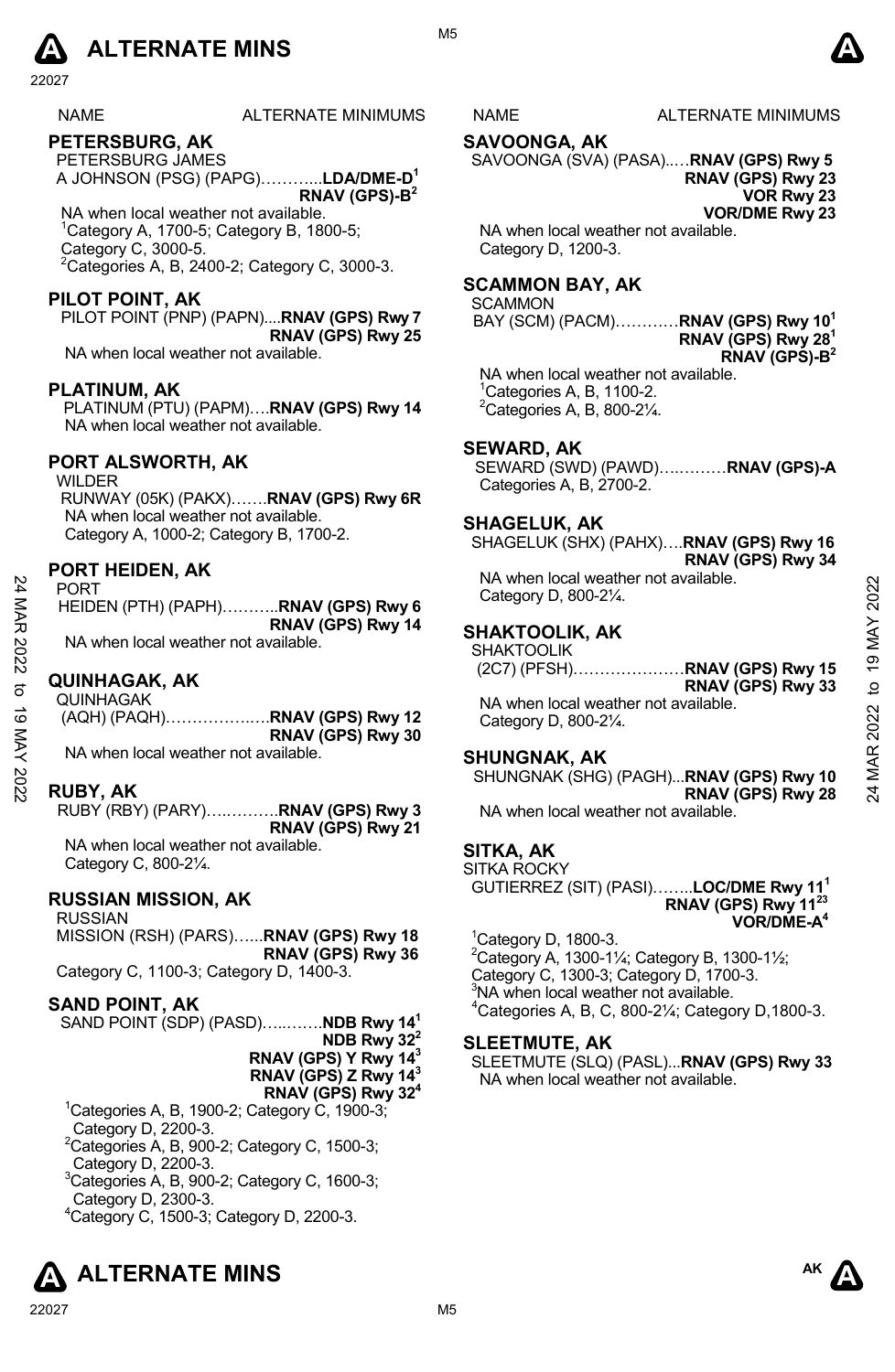

| <b>NAME</b>         | ALTERNATE MINIMUMS |
|---------------------|--------------------|
| <b>SOLDOTNA, AK</b> |                    |

SOLDOTNA (SXQ) (PASX)…….……...**NDB Rwy 71**

**NDB Rwy 251 RNAV (GPS) Rwy 72 RNAV (GPS) Rwy 252** 

 **VOR-A3**

NA when local weather not available.  $1$ Category C, 800-2 $\frac{1}{2}$ ; Category D, 900-2 $\frac{3}{4}$ .  $2$ Category D, 900-2 $\frac{3}{4}$ .  $3$ Categories A, B, 1000-2; Category C, 1000-2 $\frac{3}{4}$ ; Category D, 1000-3.

# **SOUTH NAKNEK, AK**

SOUTH NAKNEK NR 2 (WSN) (PFWS)…………**RNAV (GPS) Rwy 13 RNAV (GPS) Rwy 31**  NA when local weather not available

### **ST. GEORGE, AK**

ST. GEORGE (PBV) (PAPB)...**ILS or LOC RWY 111 RNAV (GPS) RWY 112 RNAV (GPS)-D2**

1 ILS, Category A, 800-2; Category B, 900-2; Category C, 900-2½; LOC, Category B, 900-2; Category C 900-2½.

 $2$ Category B, 900-2; Category C, 900-2 $\frac{1}{2}$ .

#### **ST. MARY'S, AK**

ST. MARY'S (KSM) (PASM)………..…**LOC Rwy 17 RNAV (GPS) Rwy 17 RNAV (GPS) Rwy 35** 

NA when local weather not available.

#### **ST. MICHAEL, AK**

ST. MICHAEL (SMK) (PAMK)...**RNAV (GPS) Rwy 2 RNAV (GPS) Rwy 20**  NA when local weather not available.

#### **ST. PAUL ISLAND, AK**

ST. PAUL ISLAND (SNP) (PASN)……..…**ILS or LOC Rwy 361 LOC/DME BC Rwy 182 RNAV (GPS) Rwy 182 RNAV (GPS) Rwy 363** 1 LOC, Category D, 800-2¼.  $2$ Category D, 800-2 $\frac{1}{4}$ . 3 Category C, 800-2¼; Category D, 800-2½.

**TALKEETNA, AK** 

TALKEETNA (TKA) (PATK)……...…….**NDB Rwy 11 RNAV (GPS) Rwy 123** 

**RNAV (GPS) Rwy 1923 VOR Rwy 13**

**VOR-A2**

1 Categories A, B, 1000-2; Category C, 1000-2¾; Category D, 1000-3.  $2$ Category D, 900-2 $\frac{3}{4}$ .

<sup>3</sup>NA when local weather not available.

#### NAME ALTERNATE MINIMUMS

**TANANA, AK** 

RALPH M CALHOUN MEML (TAL) (PATA).……...…**RNAV (GPS) Rwy 7 VOR/DME Rwy 7**

Categories C, D, 1100-3.

#### **TELLER, AK**

TELLER (TER) (PATA)…….…**RNAV (GPS) Rwy 81 RNAV (GPS) Rwy 262**  NA when local weather not available. 1 Category C, 800-2¼.  $2$ Category C, 800-2 $\frac{3}{4}$ .

#### **TOGIAK VILLAGE, AK**

TOGIAK (TOG) (PATG).…........**RNAV (GPS) Rwy 3 RNAV (GPS) Rwy21** 

Category D, 800-2½.

# **TOKSOOK BAY, AK**

TOKSOOK

BAY (OOK) (PAOO)…….……**RNAV (GPS) Rwy 34**  NA when local weather not available.

#### **UNALAKLEET, AK**

UNALAKLEET (UNK) (PAUN)…….......**LOC Rwy 15 RNAV (GPS) Rwy 33 RNAV (GPS)-A**

Category D, 900-2¾.

# **UNALASKA, AK**

UNALASKA (DUT) (PADU)………………….**NDB-A1** 

**RNAV (GPS)-B2**  NA when local weather not available. <sup>1</sup>Categories A, B, 2900-2; Categories C, D, 2900-3. <sup>2</sup> Categories A, B, 2000-3; Category C, 2300-3, 24 MAR 2022 to 19 MAY 202224 MAR 2022 to 19 MAY 2022

Category D, 2500-3.

### **UTQIAGVIK, AK**

WILEY POST-WILL ROGERS

 MEML (BRW) (PABR)…………..**ILS or LOC Rwy 8 LOC BC Rwy 26 RNAV (GPS) Rwy 8 RNAV (GPS) Rwy 26 VOR Rwy 26** 

NA when local weather not available.

# **VALDEZ, AK**

VALDEZ PIONEER FLD (VDZ) (PAVD)……….………........……**LDA-H** NA when local weather not available. Categories A, B, C, 4400-5; Category D, 5100-5.

#### **WALES, AK**

WALES (IWK) (PAIW)……..…**RNAV (GPS) Rwy 36** Categories A, B, 900-2; Category C, 900-2¾; Category D, 900-3.